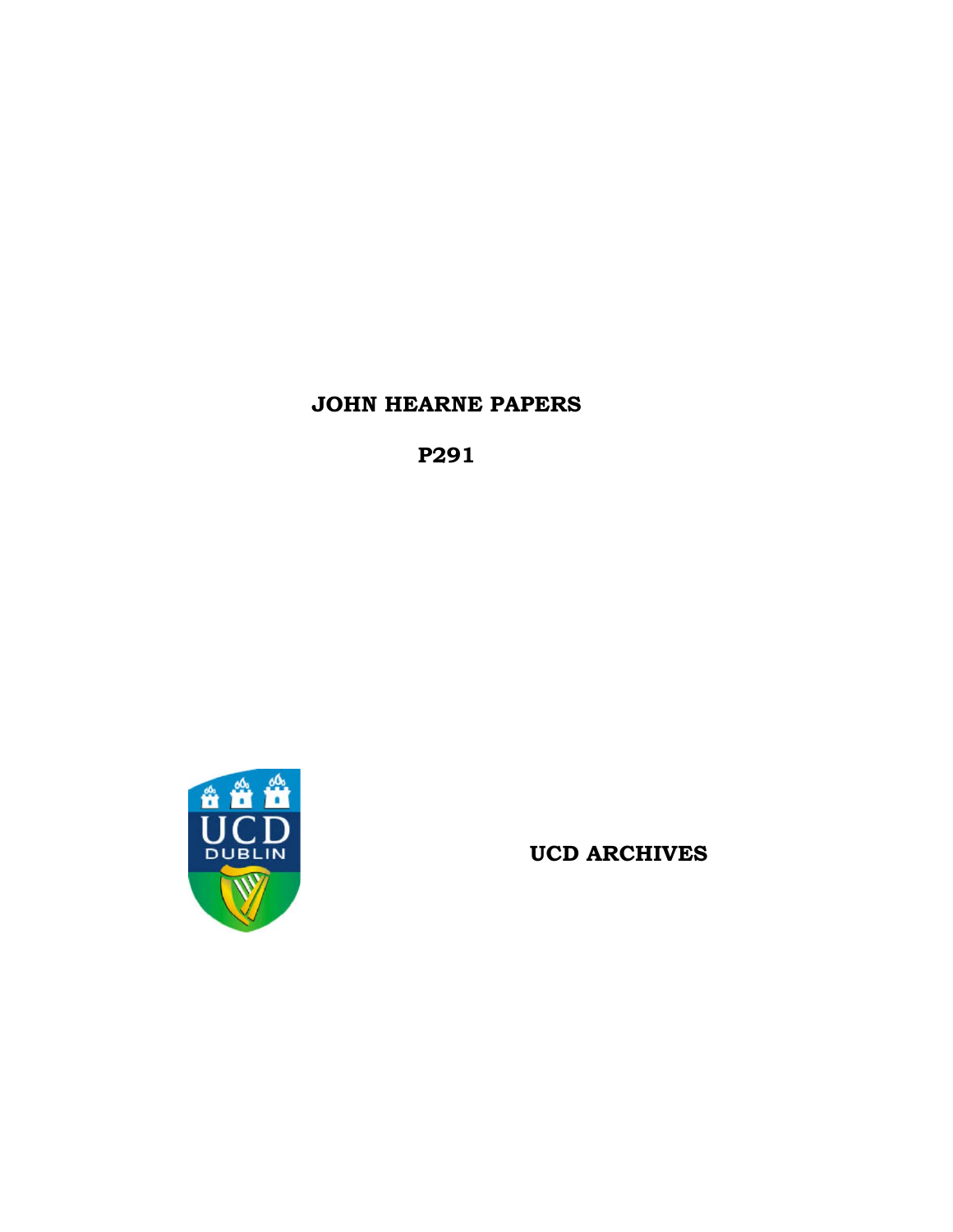**archives@ucd.ie www.ucd.ie/archives T + 353 1 716 7555 F + 353 1 716 1146 © 2017 University College Dublin. All Rights Reserved**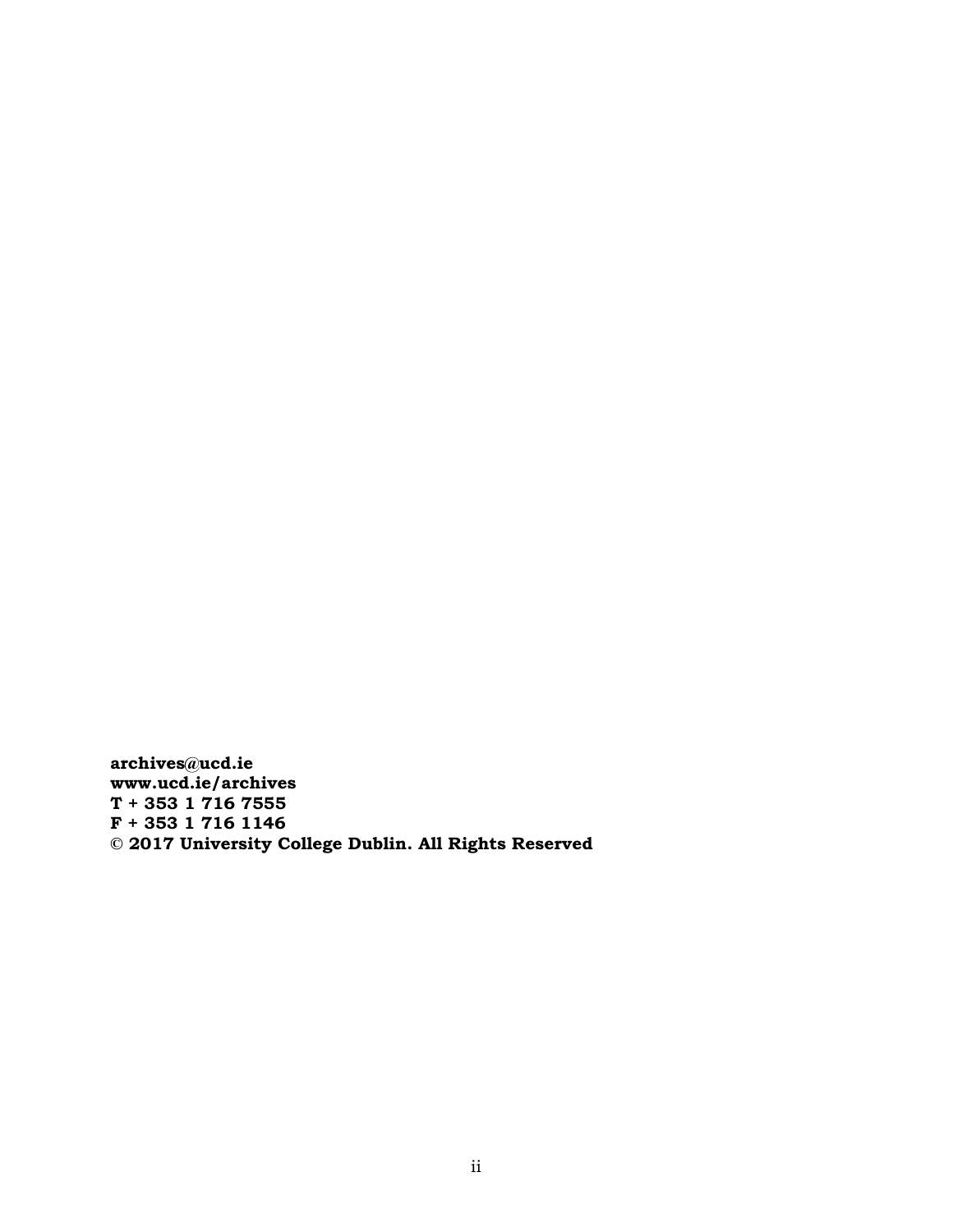### **CONTENTS**

# **CONTEXT**

| Biographical History |      |
|----------------------|------|
| Archival History     | i vz |

### **CONTENT AND STRUCTURE**

| Scope and Content     |  |
|-----------------------|--|
| System of Arrangement |  |

#### **CONDITIONS OF ACCESS AND USE**

| Access      | v |
|-------------|---|
| Language    | v |
| Finding Aid | v |

# **DESCRIPTION CONTROL**

Archivist's Note **v**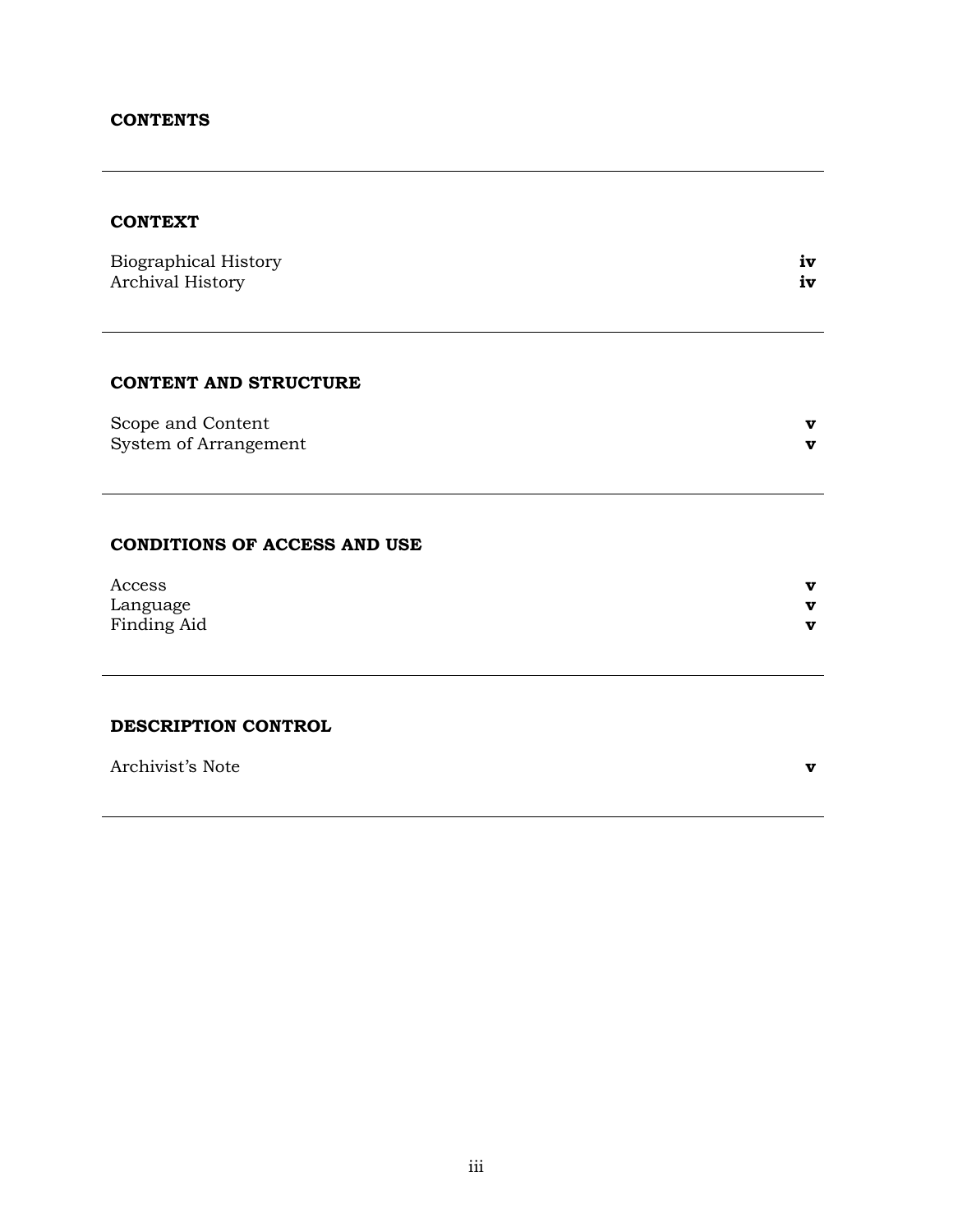# **CONTEXT**

# **Biographical history**

Born in Waterford, Ireland, Hearne studied at University College Dublin where he was awarded a Bachelor of Arts in 1915 and his LLB (Bachelor of Laws) in 1919. Called to the Bar in 1919, Hearne began his legal career practicing on the Leinster Circuit, which included his home county.

After the end of the Irish Civil War in 1923 he entered the Attorney General's office as Assistant Parliamentary Draftsman, working there until he joined the Department of External Affairs as its first legal advisor in 1929. For the next decade Hearne was a participating member of many delegations to international conferences on law and a regular member of Ireland's delegation to the League of Nations' annual assembly. Hearne's lasting contribution to modern Ireland is his participation in the drafting of the Irish Constitution of 1937.

His career as diplomat continued in 1939 with his appointment to Canada as Ireland's first High Commissioner to Ottawa. There he defended Ireland's neutral position in World War II through his high-level contacts with Canadian politicians, including the Prime Minister, William MacKenzie King.

In March 1950 Hearne was appointed Ireland's first Ambassador to the United States of America, a post he held until his retirement in November of 1960. As a critic of the partition of Ireland, Hearne used his tenures in the United States and Canada to inform and educate audiences on Ireland's domestic and international affairs.

Hearne's final international role was in Nigeria and Ghana, serving as a parliamentary draftsman and legal consultant to the governments of both states from 1960-1969.

John Hearne married Monica Mary Martin (1908–1979) in 1930.

John Hearne died in Dublin, Ireland on 29 March 1969.

# **Archival history**

These papers were received in October 2007 by Michael Kennedy, Executive Editor of the Documents on Irish Foreign Policy Series, from Bernadette Kilduff (who married John Hearne's son Maurice). They were initially catalogued by Paula Little before being deposited by Ms Kilduff in UCD Archives in 2016.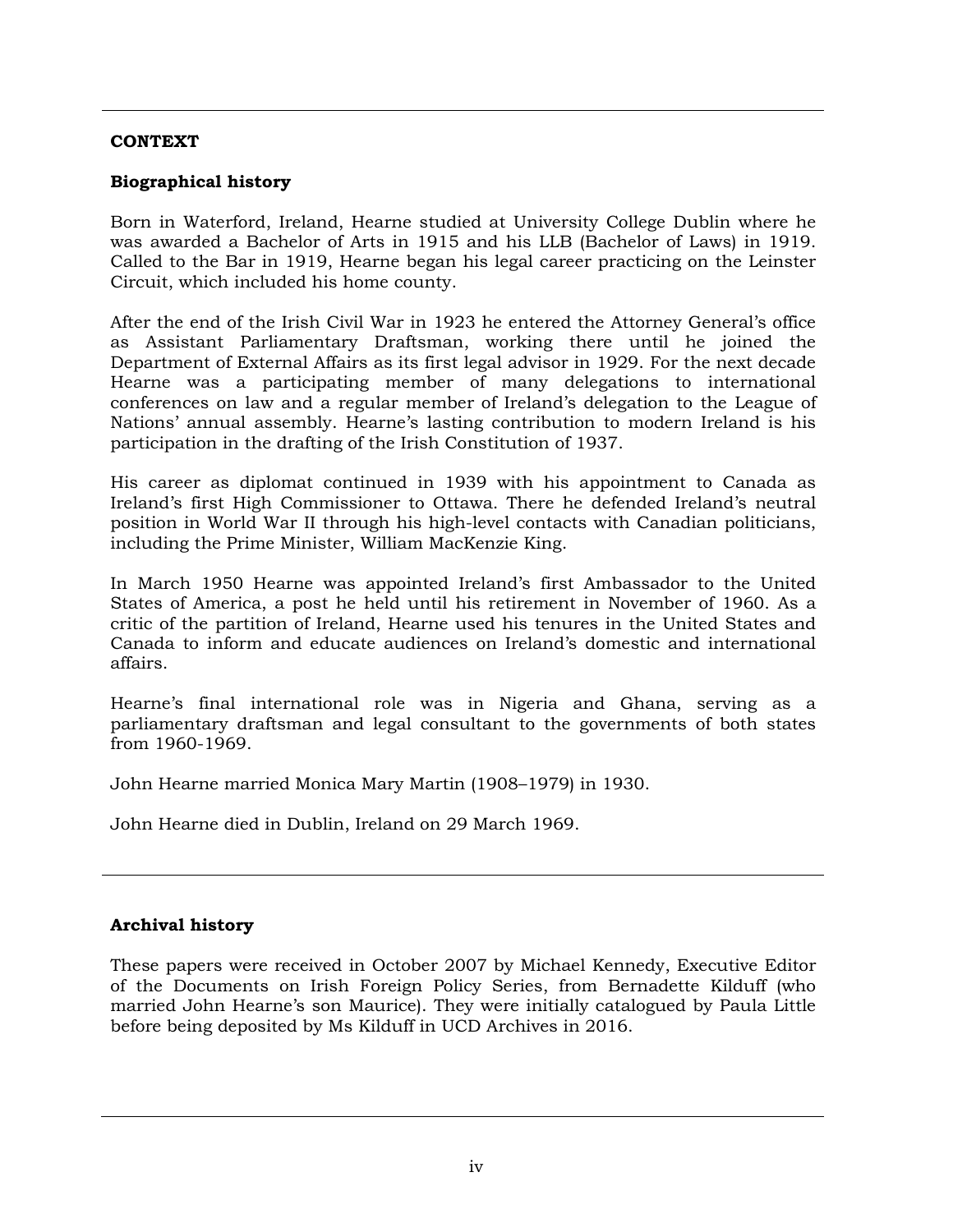## **CONTENT AND STRUCTURE**

#### **Scope and Content**

Textual documentation spanning four periods: Hearne's legal and diplomatic tenures in Ireland (1919–39), Canada (1939–50), the United States of America (1950–60), and Nigeria (1960–69). The majority of this series is comprised of lectures delivered by Hearne to various organisations and audiences while High Commissioner in Ottawa and as Ambassador to the United States of America. The lectures include manuscript and printed versions, with corrections and annotations being evident on a majority.

Photographs of subjects related to both Hearne's career (such as official functions in Ireland, Canada, and the United States) and personal life (including personal family portraits).

Also includes a certificate of Ambassadorship, newspaper cuttings, and biographical research notes on Hearne.

#### **System of arrangement**

**1 JOHN HEARNE PAPERS, 1919–69 1**

### **CONDITIONS OF ACCESS AND USE**

**Access:** Available by appointment to holders of a UCDA reader's ticket. Produced for consultation in digital format. **Language:** English. **Finding Aid:** Descriptive catalogue.

### **DESCRIPTION CONTROL**

#### **Archivist's Note**

These papers were initially arranged and described by Paula Little in October 2007. The descriptive catalogue was reformatted, edited and expanded upon by Sarah Poutch in UCD Archives in February 2017.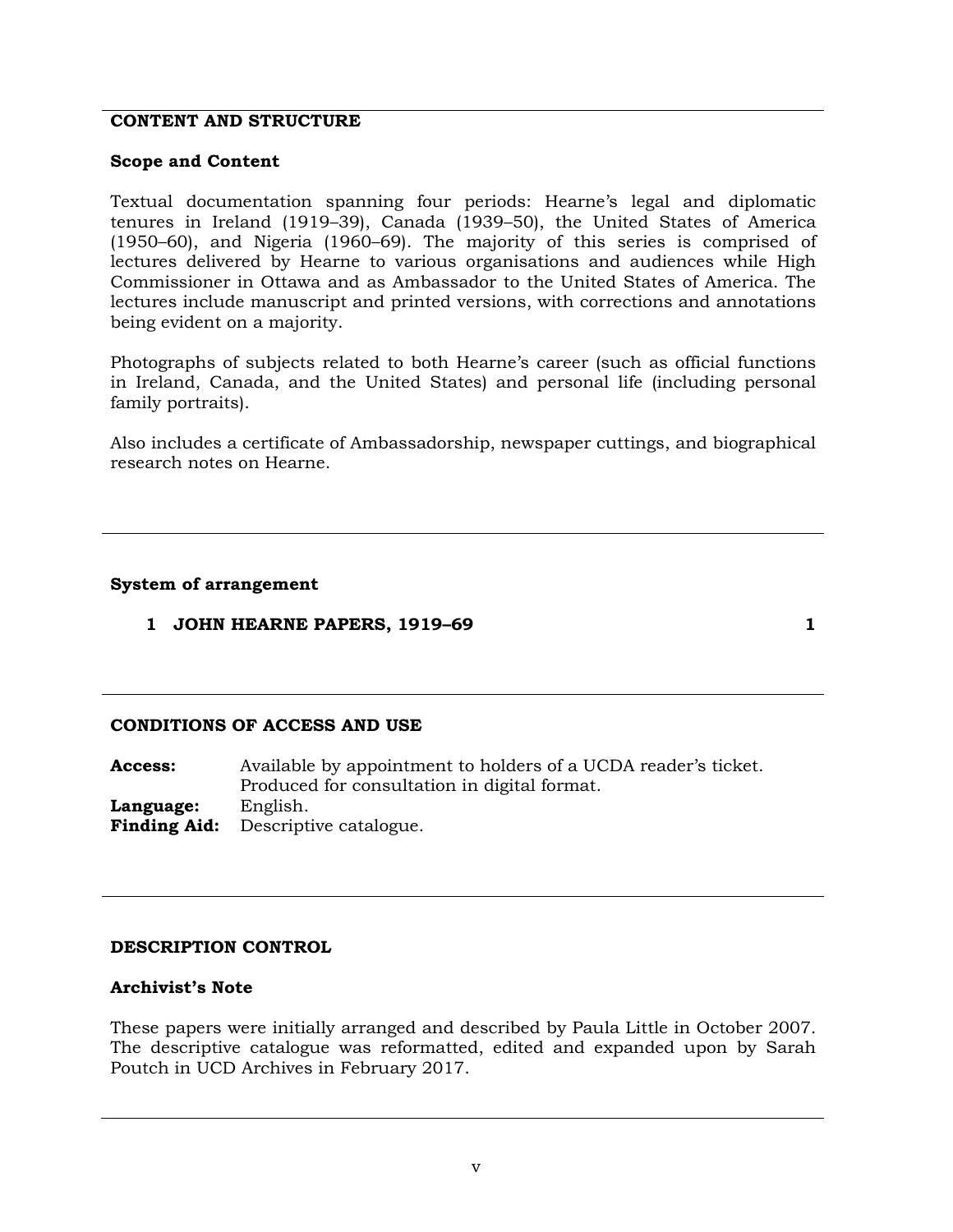# **1. JOHN HEARNE PAPERS**

### **P291/1** *c*1918

3pp

### **'The Universities and Culture'**

Cutting of a newspaper article titled as above which comments on John Hearne's inaugural address at the opening meeting on the 19th session of the Law Students' Debating Society. Hearne is acknowledged as the gold medal winner in Oratory for 1917–18. Original cutting with photocopy.

**P291/2** *c*1935

6pp

### **Paper on Thomas Moore**

Paper by Hearne on Moore's career as a poet in the first half of the nineteenth century, which reflects on Moore's achievement as a literary figure with political influence.

**P291/3** *c*1935

12pp

### **'Tom Moore And His Irish Melodies'**

Paper of an address by Hearne describing the story of Moore and the beginning of his musical career in Ireland during the Penal Code restrictions. Also gives a brief retrospective on the history of music in Ireland.

**P291/4** December 1937

2 items

### **'Constitution and The National Life'**

Paper by Hearne reflecting on the new Irish Constitution and its impact on current and future Irish politics and national law. Includes a final text copy (14pp) along with a draft copy comprising manuscript and text sections.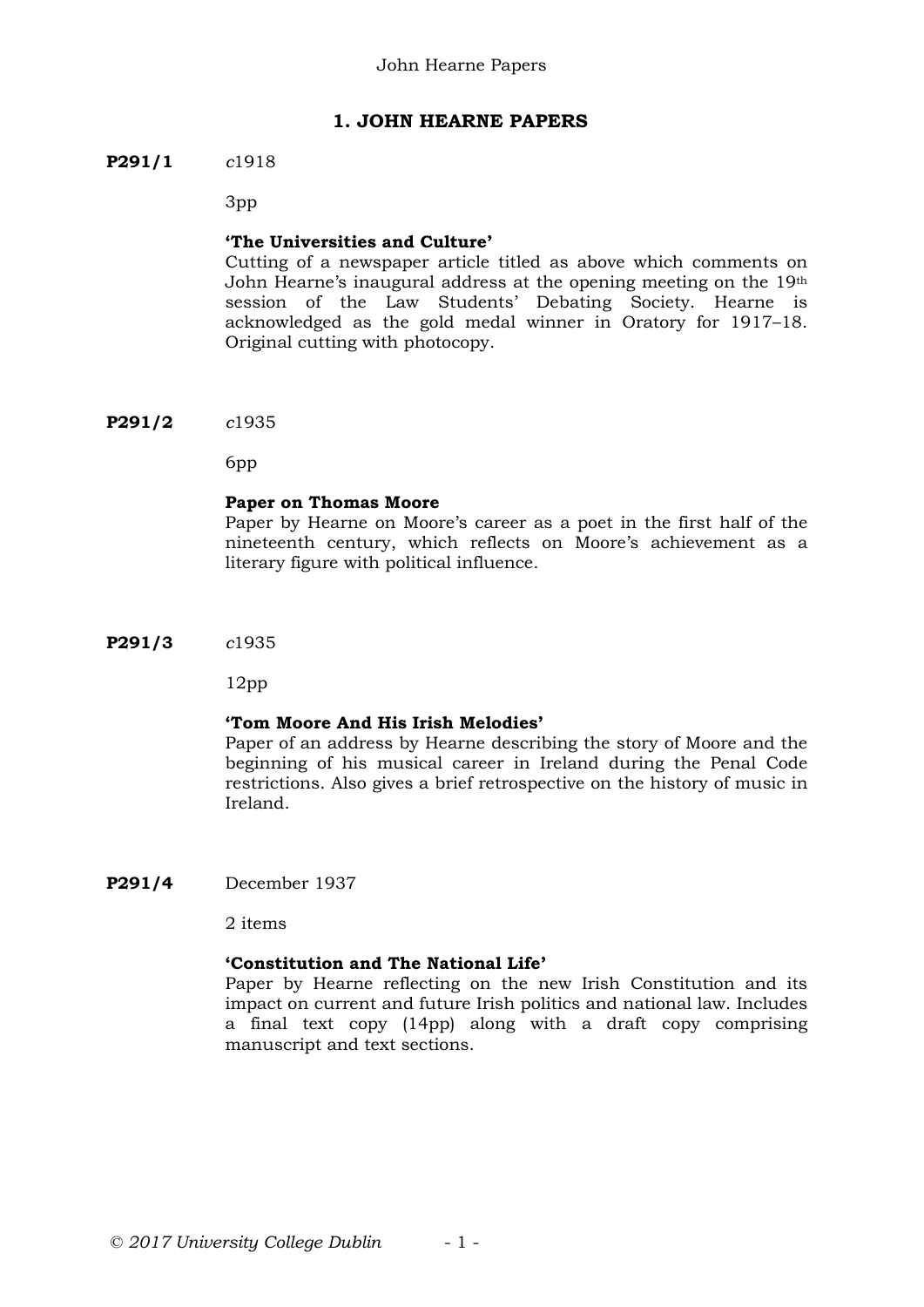## **P291/5** May 1939

2 items

## **Address on the establishment of the democratic Irish state**

Paper of an address delivered by Hearne in Chicago, Illinois on the establishment of the state and on Ireland's role in current disruptions of international foreign policy. Two copies with annotations are included, with one copy missing the final three pages.

**P291/6** 12 May 1939

10pp

## **Address given at the official dedication of the Irish Exhibit at the New York World's Fair**

Copy of the address given by Seán T. O'Kelly, Deputy Chief of the Government of Ireland and Minister for Local Government and Public Health. Contains several manuscript annotations.

**P291/7** *c*1939

8pp

# **'General Line'**

Paper by Hearne describing the criticisms against partition of the Irish nation, including a list of United States committee members. Some manuscript corrections.

**P291/8** *c*1939

15pp

### **Draft paper**

Mainly manuscript notes drafting a paper for an unnamed society discussing, amongst other things, some aspects of the work of the League of Nations.

**P291/9** [1939–50]

12pp

# **Address to the Legion of Mary**

Paper of an address given by Hearne regarding the old Irish nation versus the new, and the role of a Christian nation in an international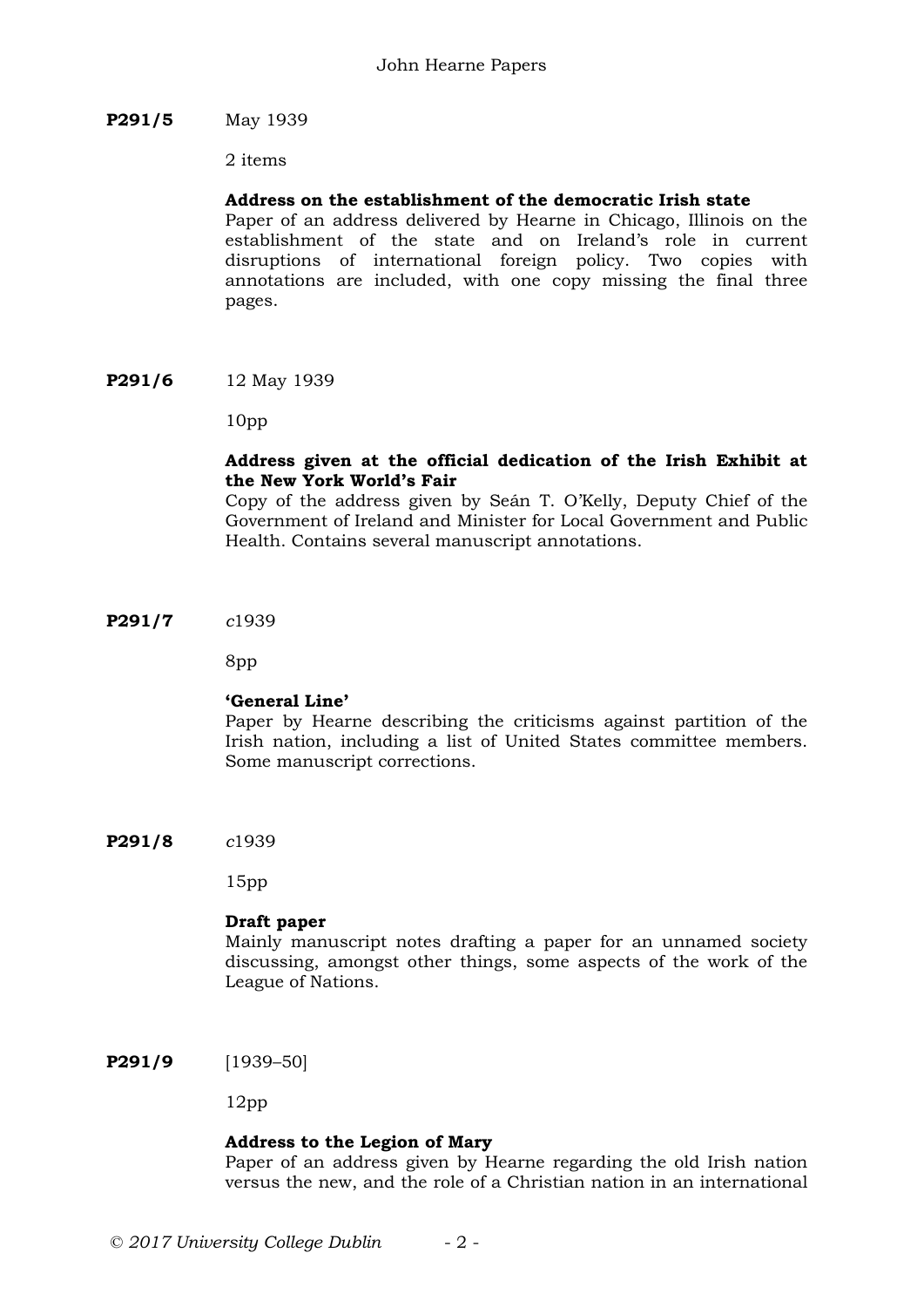**P291/9 cont'd** setting. Contains some annotations.

### **P291/10** *c*1939

4pp

# **Address to the Ladies Auxiliary of St Mary's Hospital, Canada**

Hearne addresses the Ladies' efforts involving community social and health care work and compares it to Ireland's public health services.

**P291/11** [1939–50]

2 items

# **Address to the Fathers and students of the Holy Rosary Novitiate and Scholasticate**

Hearne compares the Irish state to those of Plato's *Republic* and St Thomas More's *Utopia*, and discusses her perspective on free will, political freedom and social policy as it relates to Ireland and international politics. Includes two copies with annotations, one copy missing its final page.

**P291/12** [1939–50]

2pp

# **'The Nation – The Unit of International Society'**

Partial text of an address by Hearne for the Canadian Club of Toronto, Canada, regarding the recent creation of the Irish Constitution.

**P291/13** [1939–50]

9pp

# **Partial address to Canadian university**

Hearne discusses the 'frame of mind in which the Irish Constitution was conceived'.

**P291/14** [1939–50]

11pp

### **'World federation' notes**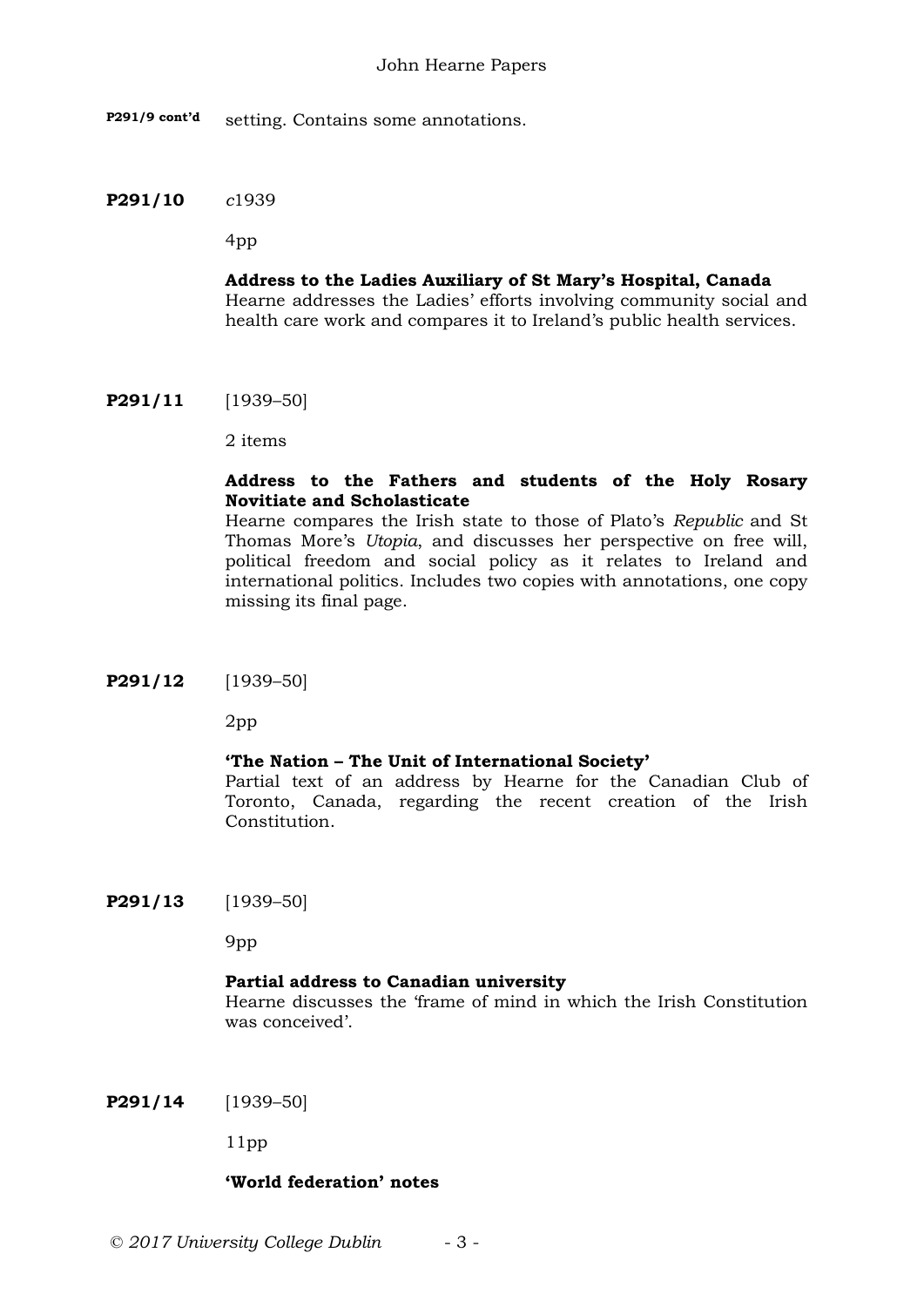#### John Hearne Papers

- **P291/14 cont'd** Text and manuscript pages by Hearne discussing the idea of an international federation which would reach beyond the scope and influence of the League of Nations. Some annotations are present, and the concluding pages are missing.
- **P291/15** [1939–50]

9pp

#### **St Patrick's Day address**

Hearne discusses 'the nature of man himself and the historical angle of his struggle with his political and economic surroundings'; contains annotations.

**P291/16** [1939–50]

18pp

### **Address to the students of Ashbury College, Canada**

Paper discussing 'English literature in its relation to human life'; includes annotations.

**P291/17** [1939–50]

7pp

### **Address on the history of the Legion**

Hearne discusses the history of the Legion in Canada in addition to the idea of humanism in international politics; includes extensive annotations.

**P291/18** 16 March 1940

9pp

### **Address to the St Patrick Society of Montreal, Canada**

Hearne reflects on the impact that old and new Irish emigration has had on North America. Manuscript notes are written on the reverse of last page.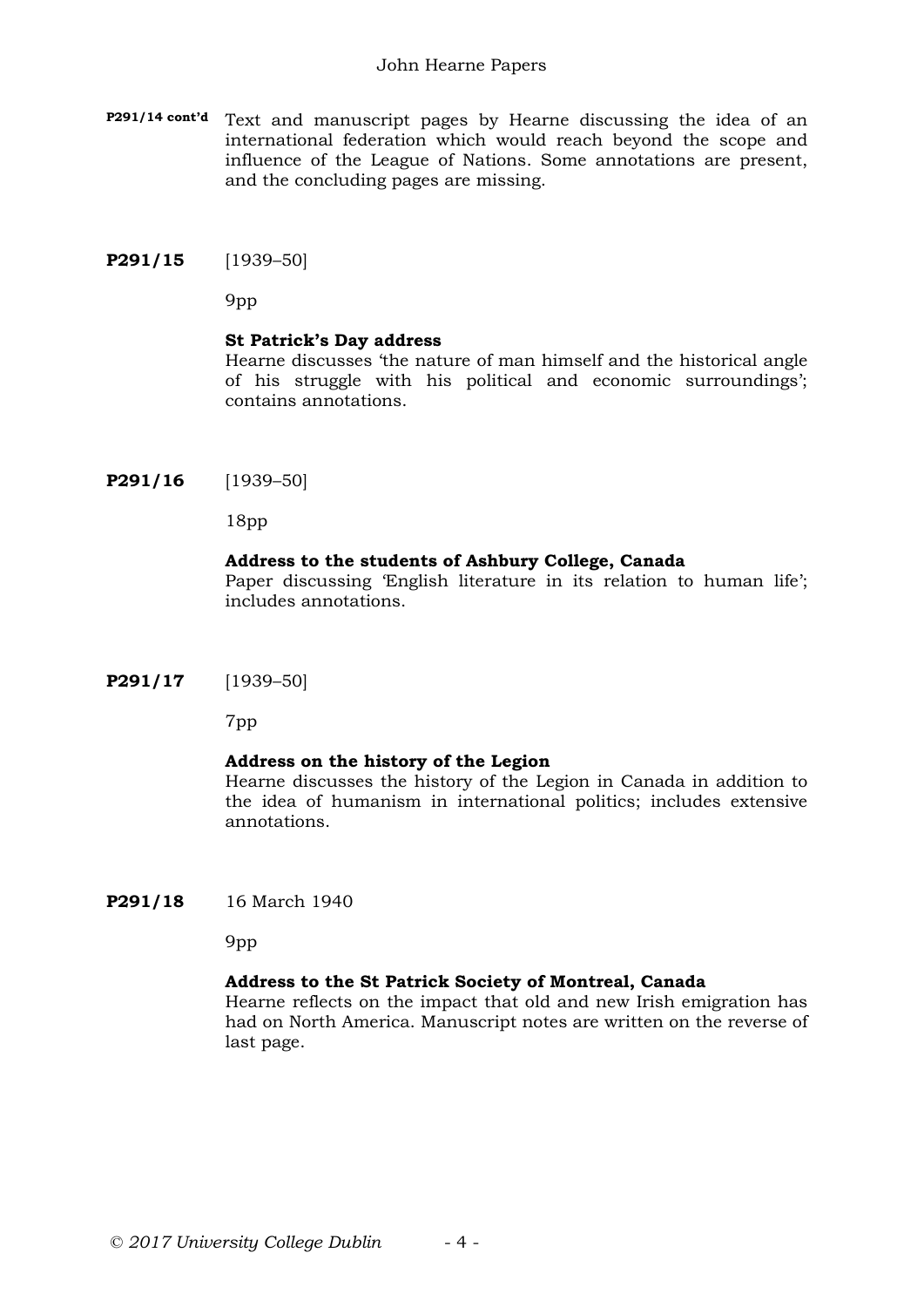# **P291/19** 24 March 1950

3pp

# **Letters from the United Irish Societies of Montreal**

The first letter is to John Hearne wishing him well in his new post as Irish Ambassador to the United States. The second is to John A. Costello, Taoiseach, praising Hearne on his service to the Canadian people. Both are signed by President of the Society John Loye.

**P291/20** 27 March 1950

 $1<sub>p</sub>$ 

# **Letter from the Greek Ambassador to Canada, C.M. Sakellaropoulo**

Sent from the Royal Greek Embassy in Ottawa to Hearne thanking him for his tenure as a diplomat in Canada.

**P291/21** 4 June 1950

4 items

# **Baccalaureate address at University of Notre Dame, Indiana, United States**

Four copies of the address given by Hearne at the Commencement Exercises of the Baccalaureate, which discusses Irish men and women's international influence throughout history. Some pages are missing from one copy.

**P291/22** 24 January 1951

 $1<sub>p</sub>$ 

# **Certificate from the State of California**

From the Office of the Secretary of State, the certificate confirms that Hearne is a resident of the city of Washington D.C. in order that he is accorded diplomatic courtesy when travelling throughout North America. Signed by Secretary of State Frank M. Jordan.

**P291/23** 23 January 1953

9pp

### **Address to the Executives' Club of Chicago, Illinois**

Hearne discusses the international perception of the United States' history and compares it to the perception of Ireland. Includes some annotations.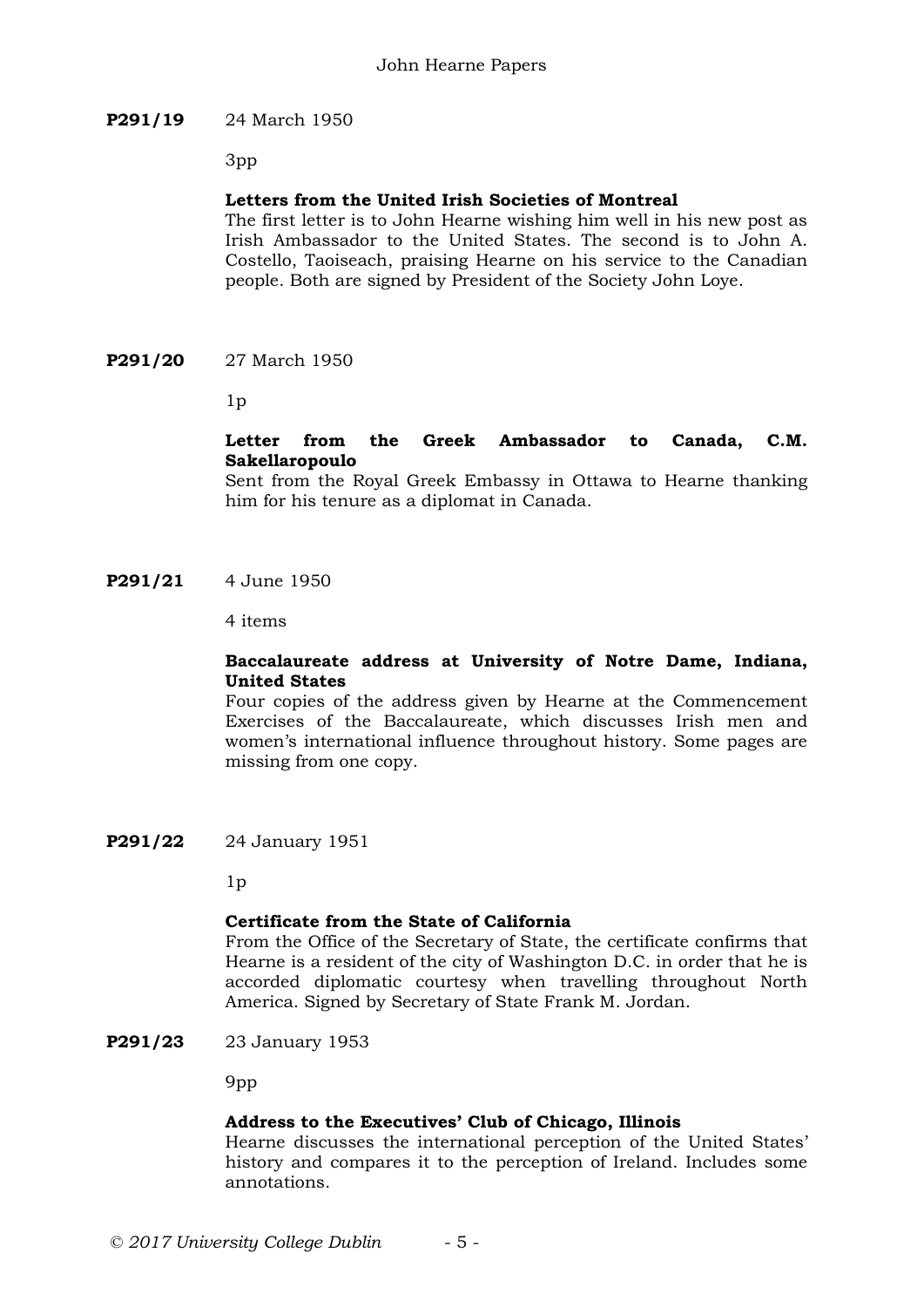### **P291/24** 19 April 1954

2 items

# **Address to the Fourth Annual All Jesuit Alumni Dinner in Chicago**

Two copies of the address which discusses the history of the establishment of the Irish University by John Henry Newman, on the occasion of its centenary. Annotations present.

**P291/25** 7 April 1956

2 items

## **Address at a banquet honouring Reverend Ignatius Smith**

Two copies of an address honouring Smith, the Dean of the School of Philosophy of the Catholic University of America, which was held at the Willard Hotel in Washington D.C.

**P291/26** 17 September 1956

16pp

### **Address at the Annual Meeting of the State Bar of California**

In this paper, delivered at the Ambassador Hotel, Los Angeles, Hearne discusses his career as a lawyer working in public services versus that of 'a practicing member of the Bar' and the role of Irish lawyers in constructing the Irish Constitution. Annotations present.

**P291/27** 19 October 1956

3 items

### **Address at the Second Annual Commemoration of the Unknown Revolutionary Heroes in the French Cemetery on the Yorktown Battlefield**

Hearne reflects on the Irish participation in the American War of Independence. Three copies, two with annotations.

**P291/28** 24 October 1956

11pp

# **'Public Opinion and Permanent Peace', an address by Paul G. Hoffman**

Given by Hoffman, a member of the United States delegation to the United Nations at the National Press Club in Washington D.C. in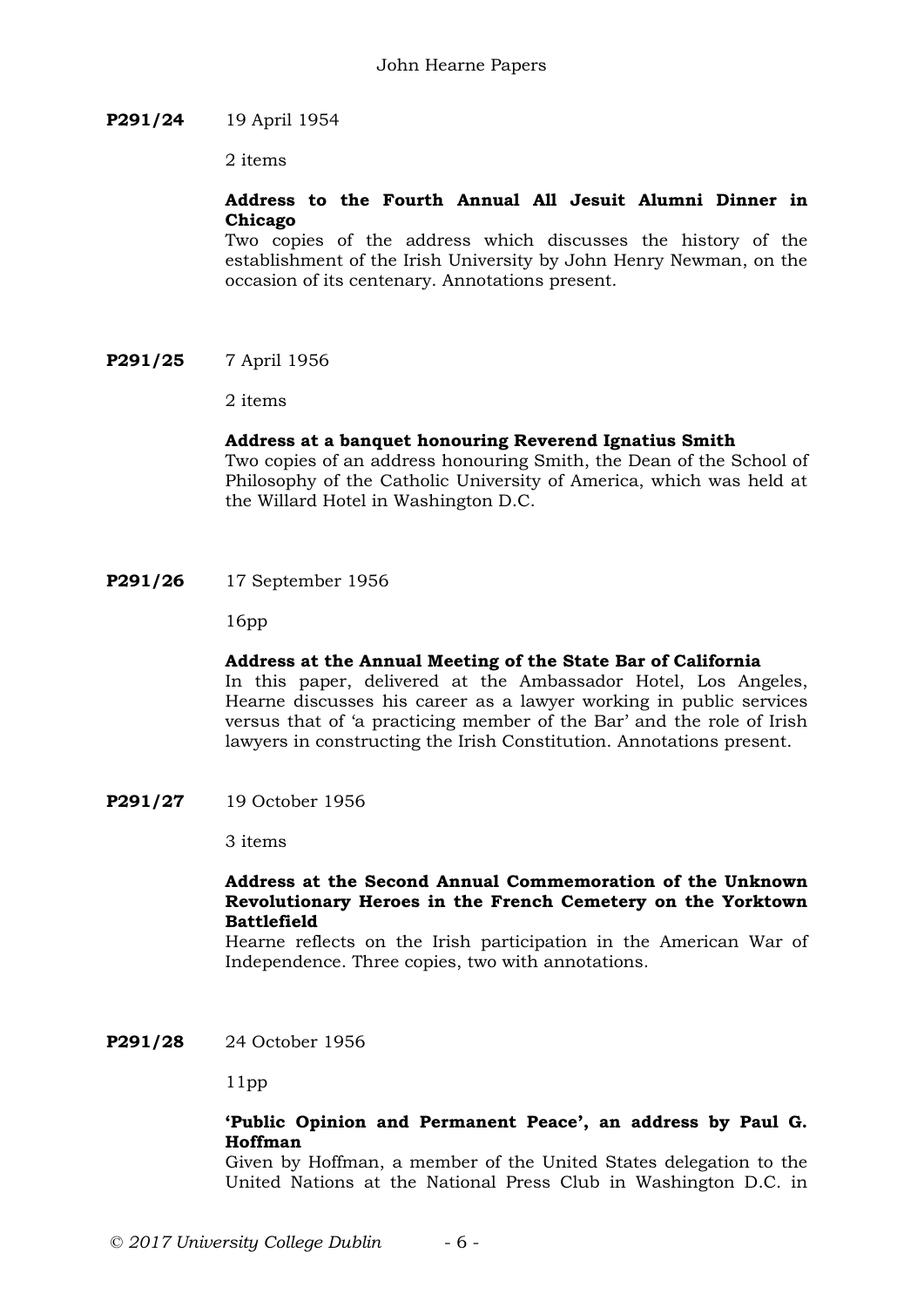**P291/28 cont'd** observance of United Nations Day.

**P291/29** 18 March 1957

16pp

# **Address at the St Patrick's Day Banquet in New Orleans, Louisiana**

Hearne discusses the 'national frame of mind today on the subject of the rehabilitation of the historic Irish Nation within the framework of the Republic'.

**P291/30** 18 May 1957

2 items

### **Address at the University of Pittsburgh, Pennsylvania**

The text of an address given by Hearne on the occasion of the opening of the Irish Classroom. Two copies, both missing final pages.

**P291/31** 23 May 1957

14pp

# **Address at the Annual Meeting of the Harvard Law School Association of New Jersey**

The same text as the paper given at the event mentioned in P291/26.

**P291/32** 27 September [1957]

4pp

### **Solemn Requiem Rites for Justin Hearne**

A document detailing the funeral mass and various sympathies offered on the death of John Hearne' son Justin.

**P291/33** 9 June 1958

2 items

# **Commencement Address at Georgetown University, Washington D.C.**

Hearne discusses the idea of national freedom and international relations between national communities. Two copies.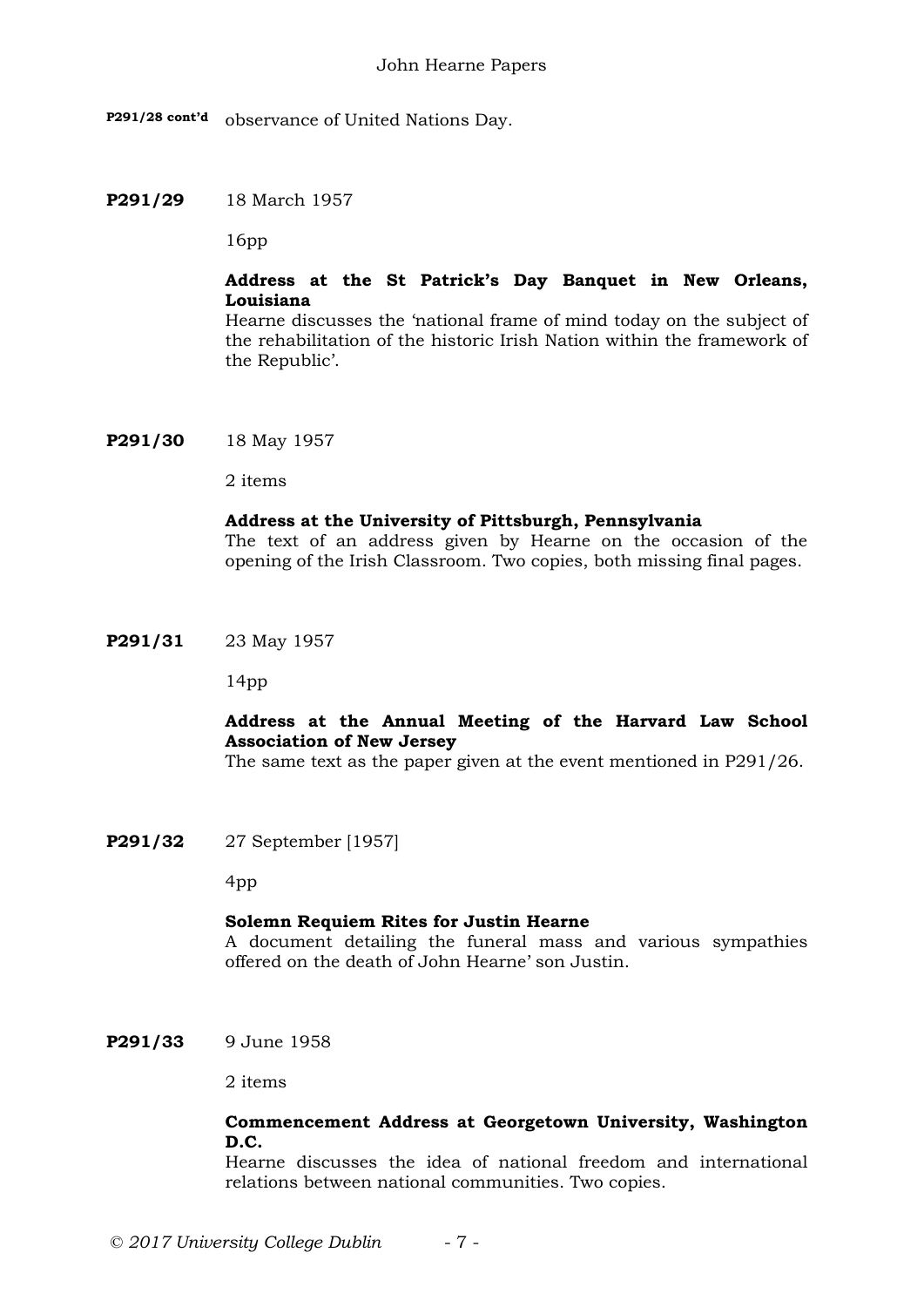### **P291/34** 13 October 1958

3 items

### **'American Diplomacy and the Law of Nations'**

An address given by Hearne at Georgetown University. Three copies, one with annotations.

**P291/35** 22 April 1959

4pp

## **Letter from Phyllis O'Kelly**

The wife of President Seán T. O'Kelly writes to Mona (Monica) Hearne discussing the O'Kellys' recent visit to the United States.

**P291/36** [1959]

12pp

### **'Morality in International Relations**

Paper by Hearne focusing on the American story of international law. Annotations present.

**P291/37** 8 May 1959

3pp

# **Letter from President Sean T. O'Kelly**

Typescript signed letter from O'Kelly to John Heanre thanking him for his assistance and hard work during O'Kelly's recent ooficial visit to the United States. Envelope included.

**P291/38** June–July 1959

4 items

## **Correspondence between John Hearne and President Seán T. O'Kelly**

Letter from Hearne to O'Kelly discussing at length the recent official visit by the President and his wife to the United States. O'Kelly replies to compliment Hearne on his letter and says that is 'an historic document which… should find an honoured place in the archives of the Government'. O'Kelly reflects on the historic nature of his visit to the United States, Hearne's role in same, and O'Kelly's personal life after the end of his Presidency. Original letter and two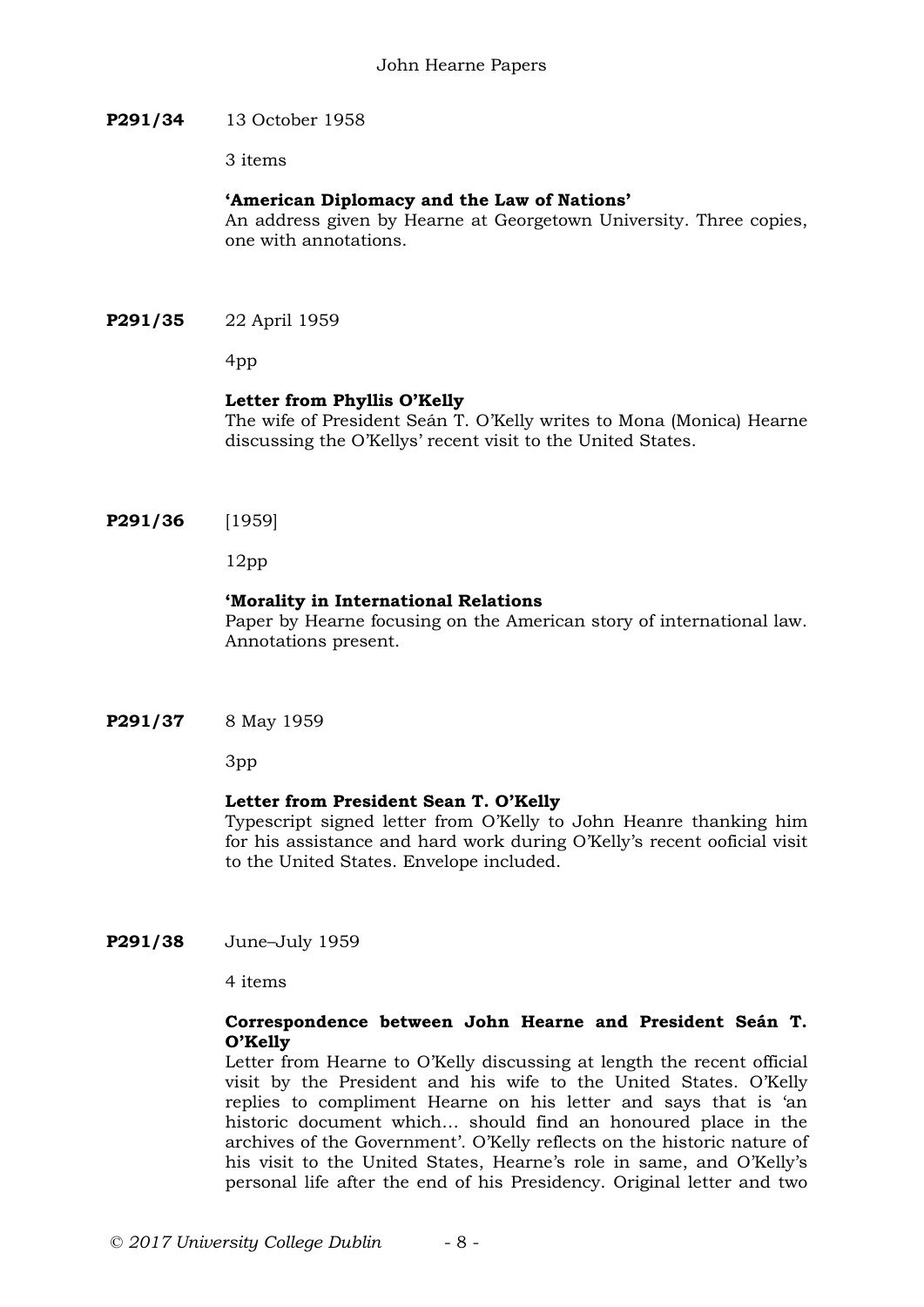**P291/38 cont'd** copies.

### **P291/39** 30 June 1967

5pp

# **'Cause of Tension in Society Today: Knights of Columbanus View'**

Manuscript notes by Hearne on the above. The last page also contains the text 'Irish Times Friday, June 30, 1967'.

**P291/40** [1967]

16pp

### **Notes on the Nigerian military coups**

Paper by an unknown writer on the background and events of the coups of 15 January and 29 July 1966. Some corrections are present.

**P291/41** 27 February 1968

11pp

### **Letter from John A. Costello**

Costello encloses a copy of his memorandum which gives his account of his role sponsoring legislation for the repeal of the Irish External Relations Act of 1936. He refers to legislative decisions made by the government of Ireland during his official visit to Canada in September 1948. Envelope included.

**P291/42** [1990–2000]

5 items

### **Proposed contents of proposed biography of John J. Hearne**

A sample outline by Hearne's son Maurice of the proposed book, along with several short sample chapters.

**P291/43** [1990–2000]

### **Notes regarding John Hearne**

Manuscript notes by Breandán Mac Goille Choille on research regarding Hearne from a collection on Eamon de Valera. Included are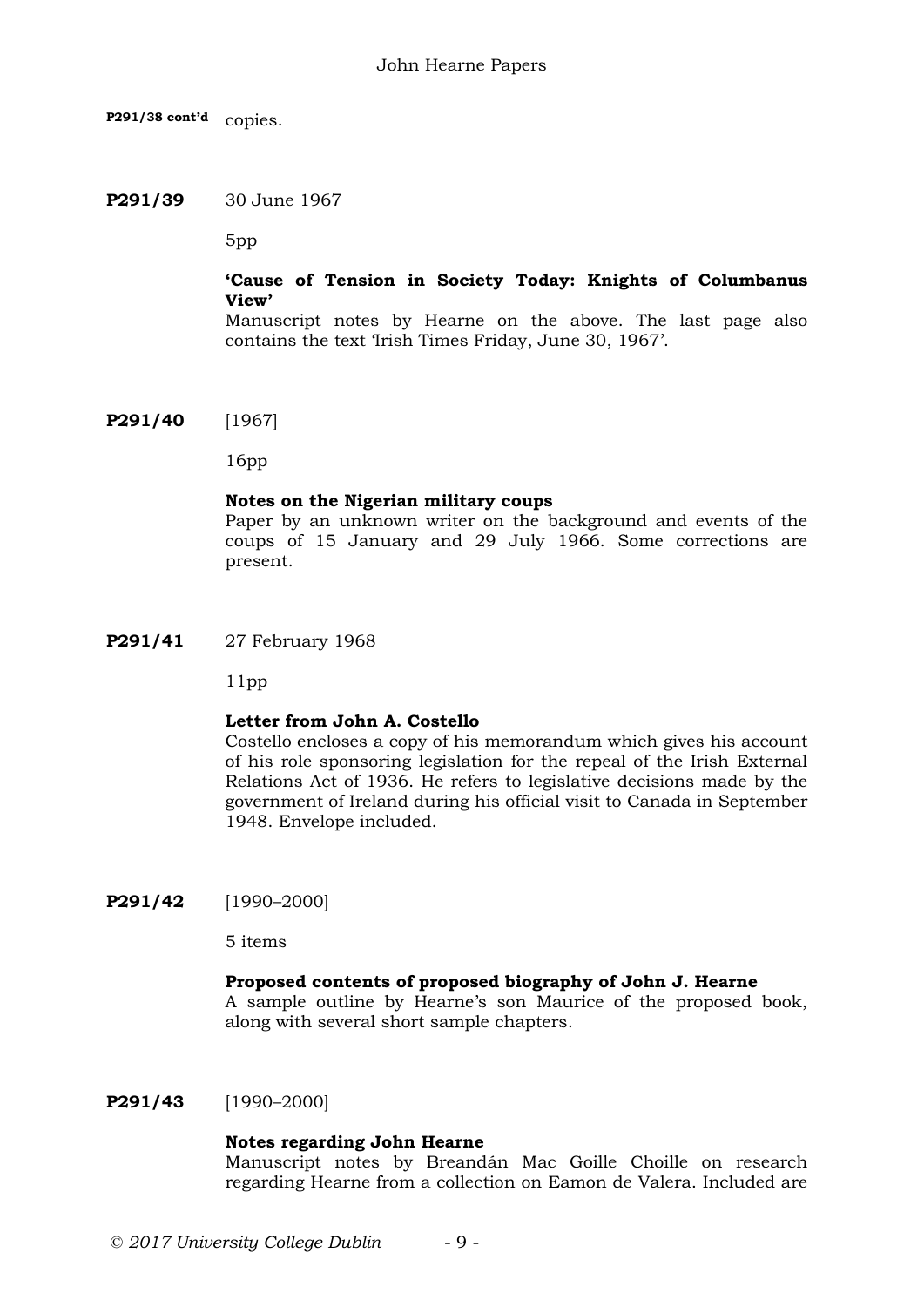**P291/43 cont'd** three sets of manuscript notes numbered 2134, 2136, and 2137.

## **P291/44** [1990–2000]

3pp

### **Notes regarding John Hearne**

Manuscript notes by Breandán Mac Goille Choille on research regarding John Hearne.

**P291/45** 1950–60

### 11 items

# **File of additional material**

File containing additional addresses made by Hearne at various events, a copy of *The Recorder*, the bulletin of the American Irish Historical Society (December 1955), and two duplicates of the sermon delivered at Justin Hearne's funeral.

**P291/46** 1960–98

7 items

### **Maurice Hearne's research for John Hearne biography**

File of correspondence from Maurice Hearne to various bodies and people regarding his father's diplomatic career. Some replies are included.

**P291/47** 1950–63

X items

### **Photographs**

File of black and white photographs of John Hearne and various others, with some extraneous material also present. Includes:

- mounted half-length photograph of four men, three in formal wear and one a priest, who is holding a pamphlet. They are standing in front of a cross and looking at each other. The mount has an inscription which reads 'Compliment of the 4th degree K[nights] of C[olumbanus] District of Columbia District George R. Ellis Master (19 February 1951, 1p);
- memorial card for Patrick J. Leydon (died 5 June 1950) of Chicago (1950, 2pp);
- photograph of a tricolor being flown over a house (not dated, 1p);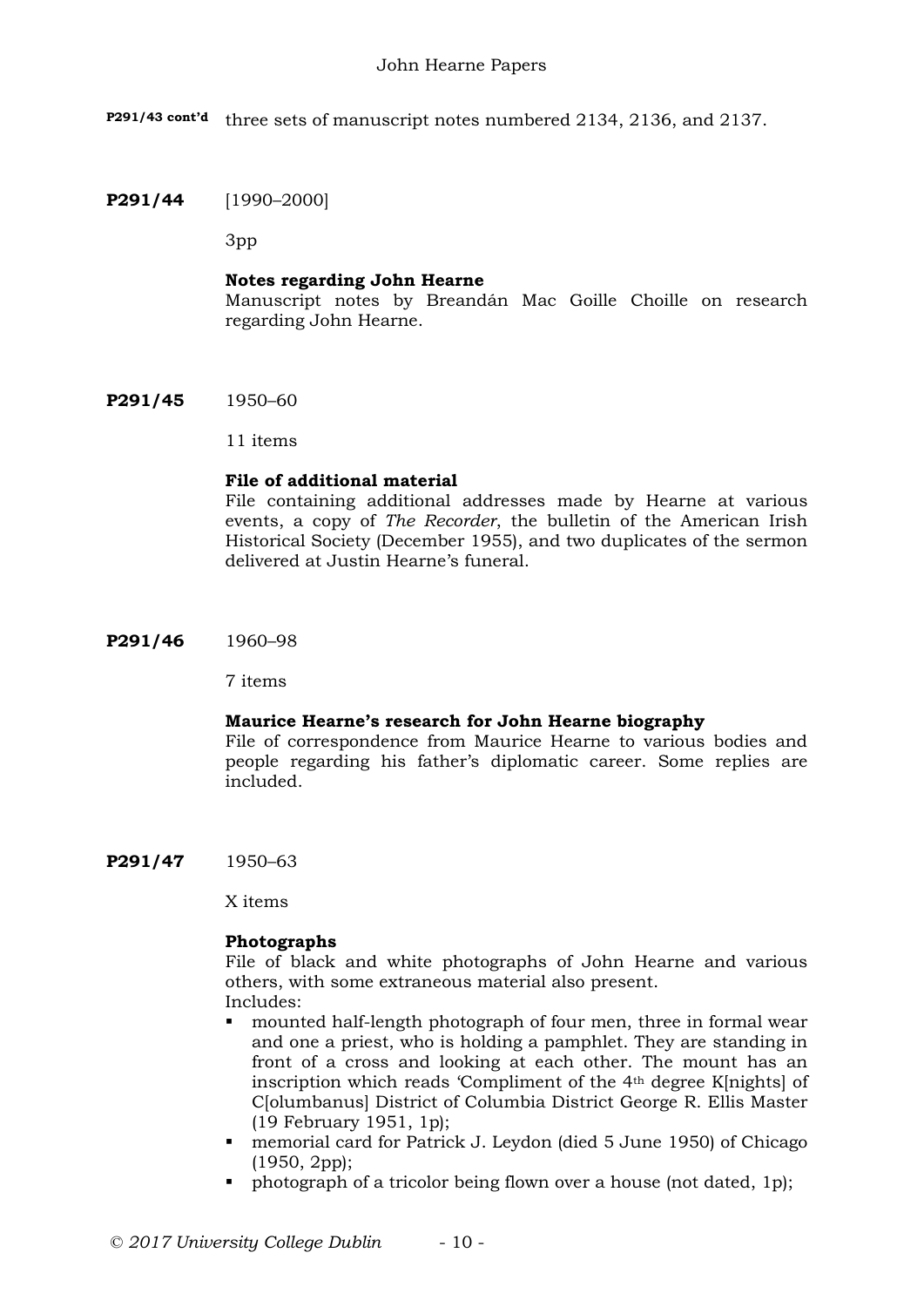- **P291/47** (cont'd) **photograph of John Hearne in full-length, wearing a white suit** and holding a dark hat while standing outside a building (*c*1960, 1p)*;*
	- full-length photograph of Brother Frank Duff and Brother Donald Alagiah standing on the steps of a building signed 'Legion of Mary'. The reverse of the photograph identifies the men by name and as 'The master & pupil' (15 September 1963, 2pp);
	- portrait photograph of a seated Hearne in barristers' gown and wig. Lafayette photograph (*c*1919, 2pp);
	- postcard photograph of a six members of a family. The father is seated in the centre of the photograph and dressed in naval officers' uniform. The mother is seated on the far left on the image and holding a baby. A boy and girl stand alongside their parents. Another young woman stands behind the family. (not dated, 2pp);
	- photograph of John Hearne seated at a large desk, holding and looking at a religious statue in his right hand. A group of six men stand behind and around him. Credited to Bill Glascock (*c*1950s, 2pp);
	- full length photograph of Maurice Hearne standing in a garden outside a house with 'Mummy and Daddy', possibly his grandparents (*c*1940s, 2pp);
	- photograph of the front view of a car, possibly a Chevrolet, parked on a suburban street (*c*1950s, 1p);
	- mounted half-length seated portrait photograph of John Hearne in black tie with his hands clasped (*c*1950s, 2pp);
	- half-length group photograph of two couples as well as John Hearne, who is on the right of the image, possibly at a reception. The photograph is credited to Capital Press Service of Ottawa, Canada ([1940s], 2pp);
	- group photograph of five men, possibly at a public meeting. Four are seated while the man in the centre stands at a microphone (not dated, 1p);
	- three-quarter length photograph of John A. Costello in white tie along with two other men, one of whom is in religious attire while the other is also in white tie. The image is credited to Richard Arless Associates of Montreal, Canada (*c*1950s, 2pp);
	- full-length posed photograph of a large group of people beside a train carriage. A lady in the centre of the photo holds a bunch of flowers. Second on her right is possibly John A. Costello. Credited to Bill and Jean Newton of Ottawa, Canada (*c*1950s, 2pp);
	- half-length photograph of three men facing each other in a group at a party or reception, eating canapes. At least one of the men is a priest. Credited to Reni Photos (not dated, 2pp);
	- three-quarter length photograph of a woman and two young girls looking at some children's illustrations hanging on a wall. Credited to Jules Schick Photography of Philadelphia, Pennsylvania (not dated, 2pp);
	- photograph of the presentation of the Penal Cross from Archbishop Patrick O'Boyle of Washington to Mr O'Rafferty. Accompanied by a letter from the Archbishop to John Hearne requesting that he forward some of the enclosed photographs to O'Rafferty (8 June 1960, 2 items);
	- photograph of a large house with two columns on either side of the front door, a fountain in front, and a roughly paved driveway.